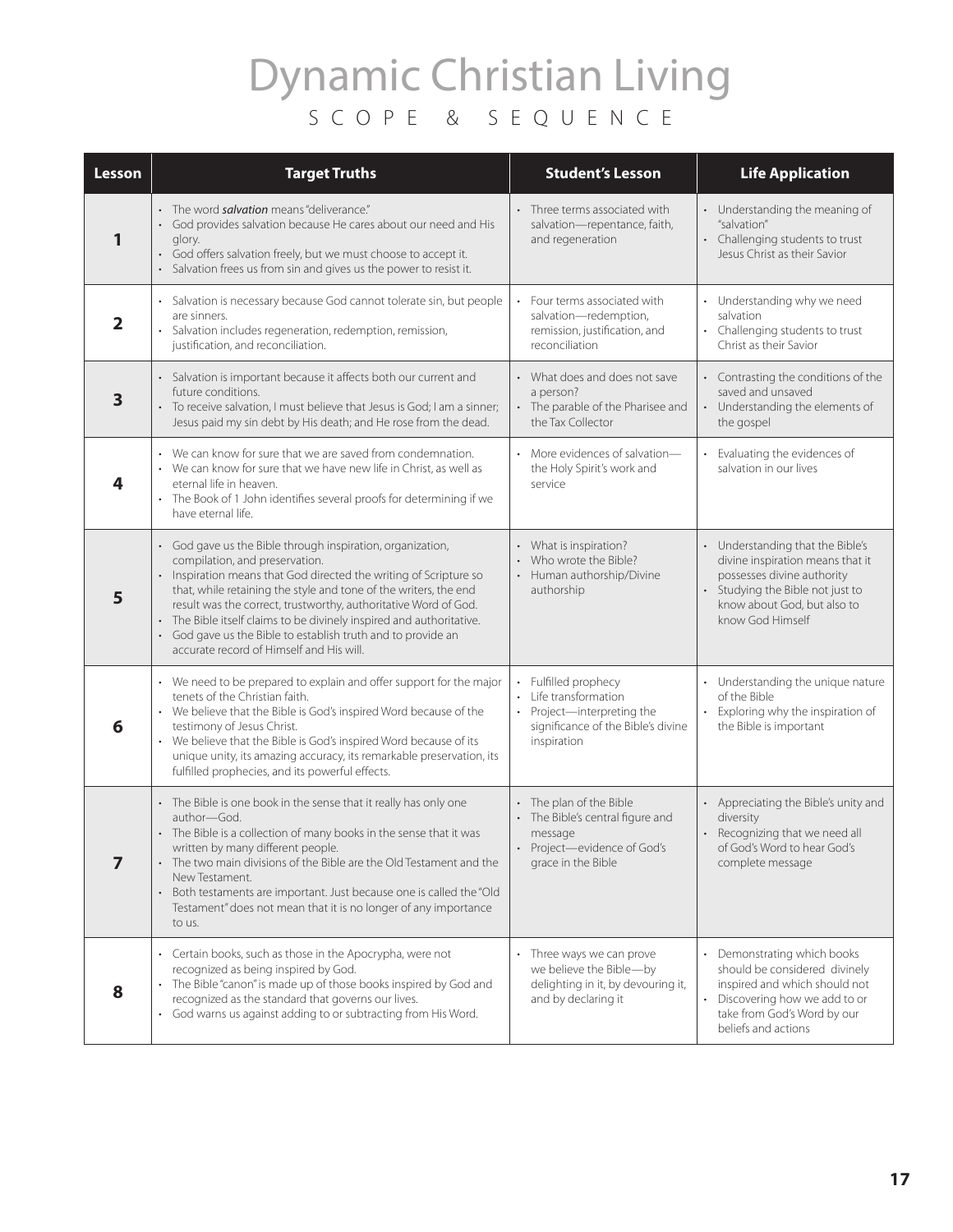| Lesson | <b>Target Truths</b>                                                                                                                                                                                                                                                                                                                                                                                                                                                                                          | <b>Student's Lesson</b>                                                                                                                         | <b>Life Application</b>                                                                                                                                                                                          |
|--------|---------------------------------------------------------------------------------------------------------------------------------------------------------------------------------------------------------------------------------------------------------------------------------------------------------------------------------------------------------------------------------------------------------------------------------------------------------------------------------------------------------------|-------------------------------------------------------------------------------------------------------------------------------------------------|------------------------------------------------------------------------------------------------------------------------------------------------------------------------------------------------------------------|
| 9      | • We do not have the original manuscripts of the Bible today.<br>However, we can trust the copies of the original manuscripts<br>because of all the painstaking efforts of the scribes to ensure<br>accuracy; because of the tremendous agreement that exists<br>among the copies we have; and because the New Testament<br>testifies to the reliability of the copies of the Old Testament<br>manuscripts that were in existence in Christ's day.<br>Our Bibles are not missing any divinely inspired books. | • God's Word is our final authority<br>for the solution to our sin<br>problem, and for how we<br>should live                                    | Providing solid reasons why we<br>can trust the Bible<br>• Trusting God to continue the<br>preservation of His message                                                                                           |
| 10     | • The Word of God is like a mirror because it reflects our heart<br>condition and God's glory.<br>The Word of God is like water because it cleanses and sustains life.<br>The Word of God is like a sword because it pierces us with<br>conviction, defends us against temptation, and destroys false<br>philosophies.                                                                                                                                                                                        | Further study on how the Bible<br>is like a mirror, water, and a<br>sword                                                                       | Studying different symbols of<br>the Bible that teach us various<br>positive things the Bible does<br>for us                                                                                                     |
| 11     | • The Word of God is like a light because it shines in the darkness<br>and guides the believer.<br>• The Word of God is like gold because it is of the greatest value, and<br>it is pure.<br>The Word of God is like fire because it purifies and destroys.<br>The Word of God is like seed because as it is sown in our hearts, it<br>produces new life.                                                                                                                                                     | • Further study on how the Bible<br>is like a light, gold, fire, and seed                                                                       | Studying different symbols of<br>the Bible that teach us various<br>positive things the Bible does<br>for us                                                                                                     |
| 12     | • We should read the Word of God to receive a blessing and to learn<br>about God.<br>• We should study the Word of God to receive personal correction,<br>to discern truth from error, and to determine our beliefs.<br>• We should apply the Word of God and let it determine our<br>thoughts, attitudes, and actions.<br>• We should share the Word of God by teaching it to others.                                                                                                                        | Tips for effective Bible<br>$\bullet$<br>study-have a plan and have a<br>question<br>How to study words, chapters,<br>and books                 | Realizing that, because the Bible<br>is true, inspired, and authoritative,<br>we should let it determine our<br>worldview and influence our<br>interactions with other people                                    |
| 13     | • Prayer is an act of worship by which the believer talks to the Father,<br>in the name of the Son, by the power of the Holy Spirit.<br>• Our prayers should include adoration, confession, thanksgiving,<br>and supplication.                                                                                                                                                                                                                                                                                | • What is prayer?<br>• Who can pray?<br>• What is the point of prayer?<br>• Prayer list project                                                 | • Patterning our prayers to follow<br>biblical teaching about form and<br>content<br>Focusing our prayers on God by<br>adoring Him, confessing sins to<br>Him, thanking Him, and asking<br>Him for things        |
| 14     | • The apostles regarded prayer as an important work.<br>• Christ made prayer a priority.<br>• Christ intercedes for us as part of His present ministry.<br>Prayer brings joy to believers.<br>Many of the Bible's greatest events involved prayer.<br>God's great servants recognized the importance of prayer.<br>$\bullet$<br>Prayer helps us grow spiritually.<br>$\bullet$                                                                                                                                | Prayer is important to Christ<br>Interactive project about the<br>$\bullet$<br>importance of prayer                                             | Recognizing how important<br>prayer was to Christ, His apostles,<br>and leaders throughout the<br>church's history<br>Realizing that apart from a vital<br>prayer life, a Christian will not<br>grow spiritually |
| 15     | Prayer is personal-between an individual and God.<br>We are to pray regularly and intentionally-at a specific time and<br>place.<br>• Prayer is private-we must shut out internal and external<br>distractions.<br>Prayer requires practice-it's a necessary part of life.<br>$\bullet$<br>Prayer addresses a Person-the one Person who loves you and<br>cares most about your needs.<br>• We are to pray persistently-because prayer requires faith.                                                         | • Prayer takes effort<br>To whom, in whose name, and<br>in whose power should we<br>pray?                                                       | Remembering important<br>elements of prayer and tips for<br>effective, regular prayer<br>• Guarding against common<br>disruptions and obstacles in our<br>prayer time                                            |
| 16     | • Sin hinders prayers.<br>• Sin can take the form of loving anything more than God, unbelief<br>in God's words, a lack of forgiveness, failure to pray, impure<br>motives, a lack of compassion, or disobedience.<br>Sin can never change a believer's relationship to the Father, but it<br>$\bullet$<br>will certainly break fellowship with Him.                                                                                                                                                           | Eight hindrances to answered<br>prayer in Scripture identified<br>and explained<br>Personal examination for the<br>presence of these hindrances | • Identifying and guarding against<br>things that hinder our prayers<br>Asking God to search our heart<br>for sin, and when finding it,<br>confessing it to God                                                  |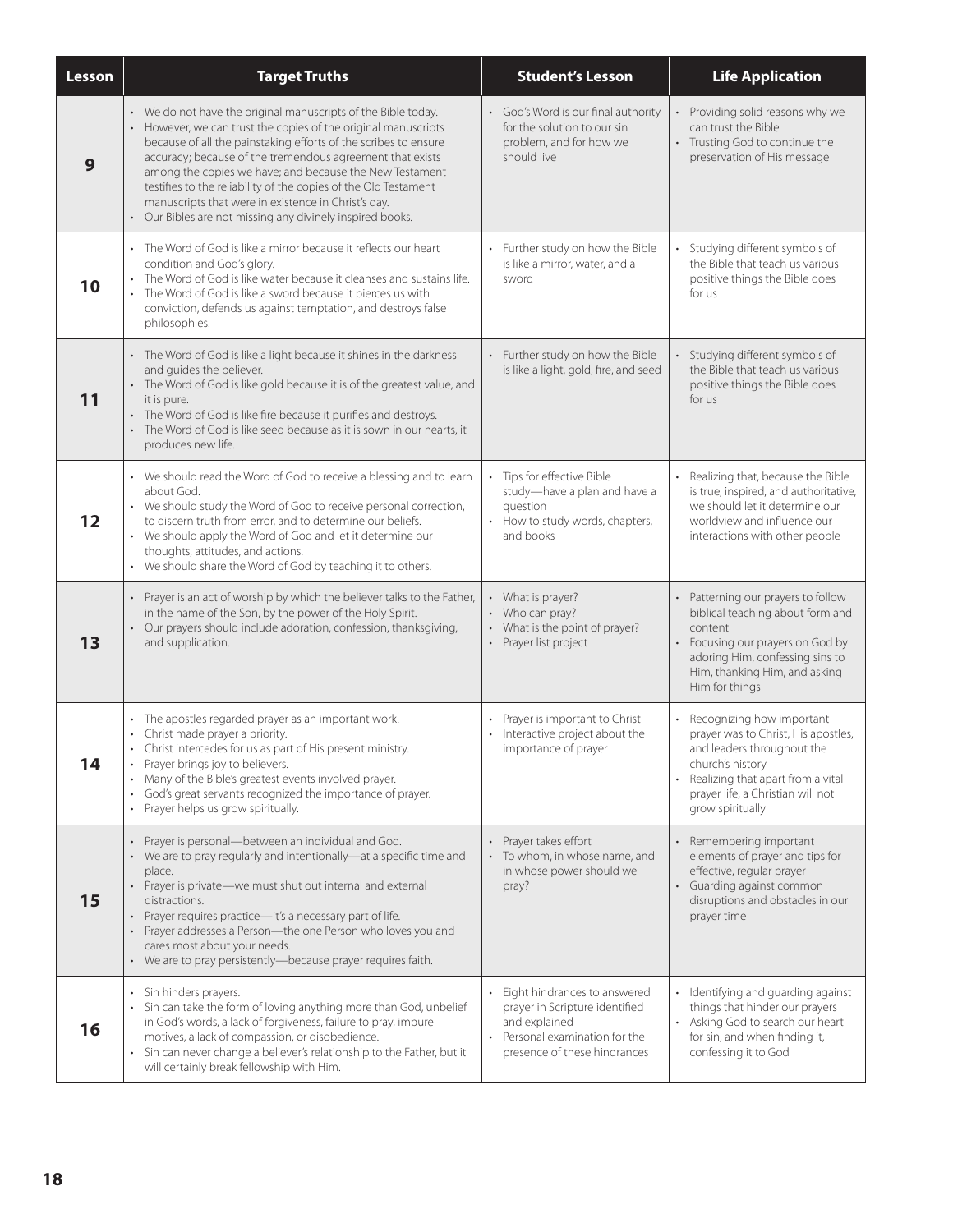| Lesson | <b>Target Truths</b>                                                                                                                                                                                                                                                                                                                                                                         | <b>Student's Lesson</b>                                                                                                                    | <b>Life Application</b>                                                                                                                                                                         |
|--------|----------------------------------------------------------------------------------------------------------------------------------------------------------------------------------------------------------------------------------------------------------------------------------------------------------------------------------------------------------------------------------------------|--------------------------------------------------------------------------------------------------------------------------------------------|-------------------------------------------------------------------------------------------------------------------------------------------------------------------------------------------------|
| 17     | • We must have a proper relationship with God and proper attitudes<br>toward God and others.<br>• The only way we can be reconciled to God is through the atoning<br>sacrifice of Jesus Christ.<br>Christians abide in Christ and in God's Word.<br>• We should pray with attitudes of humility, persistence, sincerity,<br>and faith.                                                       | Prerequisites for answered<br>prayer based in Scripture<br>Evaluating statements about<br>prayer                                           | Understanding the conditions for<br>effective prayer<br>Evaluating whether or not we<br>meet those conditions, and if not,<br>taking steps necessary to change                                  |
| 18     | The purpose of the Lord's Prayer is to teach us how to pray.<br>The Lord's Prayer contains six petitions-three concerning God<br>and three concerning ourselves.<br>God demonstrates His Fatherhood to us through adoption,<br>provision, faithfulness, and care.<br>· God's kingship means that He is superior and majestic over all.                                                       | Four major aspects of<br>prayer-adoration, confession,<br>thanksgiving, and supplication                                                   | Examining the Lord's Prayer,<br>Christ's personal instruction on<br>how to pray<br>Exploring the special relationship<br>that the Father has with believers                                     |
| 19     | • To hallow God's name is to sanctify it, honor it, and treat it with<br>respect.<br>God's kingdom has two aspects-a present kingdom and a future<br>kingdom.<br>Because God reveals His will to us through His Word, we must<br>know His Word in order to know His will.                                                                                                                    | • Names of God in the Old<br>Testament<br>Three ways the word kingdom<br>is used in Scripture<br>Insights into God's will for our<br>lives | Honoring God's character in our<br>prayers<br>Submitting to God as King and<br>desiring His kingdom to be<br>manifested to all<br>Expressing a desire for God's will<br>to be done              |
| 20     | • The request for daily bread refers to our present physical needs.<br>The petition for forgiveness relates to our past sin.<br>The petition for deliverance from evil pertains to our future<br>$\bullet$<br>spiritual needs.<br>Forgiving others is evidence that we have been forgiven.<br>Prayer and the Word of God supply the key weapons to fight<br>$\bullet$<br>against temptation. | Parable of the Persistent Friend<br>(Luke 11:5-10)<br>Parable of the Persistent Widow<br>$\bullet$<br>(Luke 18:1-8)                        | Praying to God in faith for our<br>needs, both material and spiritual<br>Trusting God's help and comfort<br>in our daily struggles with the<br>temptation to sin                                |
| 21     | • We witness to glorify God, to offer hope for people's condition, to<br>share the gospel's power, to demonstrate love, and to warn people<br>about sin's consequences.<br>We should be motivated to witness by Christ's love for us and His<br>work of sanctification in us.                                                                                                                | • What is communication?<br>• Why should a Christian<br>communicate the gospel?<br>Humanity's natural condition<br>and destination         | Understanding the importance<br>of sharing the gospel with the<br>unsaved                                                                                                                       |
| 22     | The power of the gospel is the most powerful force on Earth.<br>$\bullet$<br>The gospel has the power to save, keep, and transform us.<br>The gospel causes an inward transformation in us that evidences<br>$\bullet$<br>itself in outward service for God.                                                                                                                                 | The gospel changes our<br>identity, desires, purpose, and<br>destiny.                                                                      | Appreciating the unique impact<br>of the gospel on our life                                                                                                                                     |
| 23     | The steps to witnessing include creating relationships,<br>communicating what Christ means to you with truth and love,<br>allowing the Holy Spirit to work, and following up.<br>• Witnessing is sharing with others who Christ is and what He<br>means to you.<br>People will only listen to our message if they see that we care<br>about them.                                            | The first two steps of<br>witnessing-creating<br>relationships and<br>communicating Christ                                                 | Establishing personal<br>relationships in order to show<br>love and share the truth of Jesus<br>Relying on God's grace to witness                                                               |
| 24     | • The first truth of the gospel is that we are all sinners.<br>• We must emphasize that every person is individually accountable<br>to God for sin.<br>The second truth of the gospel is that sin has a penalty.<br>$\bullet$<br>The penalty for sin is death, both physical and spiritual.<br>۰                                                                                             | How to present the first two<br>truths of the gospel<br>Principles of good<br>$\bullet$<br>communication                                   | Realizing that all sin is committed<br>against God, and that it has a<br>penalty                                                                                                                |
| 25     | • Christ died purposefully and sacrificially to pay people's sin debt.<br>Christ took on our sin and paid it so that we could have His<br>righteousness.<br>Because the unsaved are blinded by Satan, they have no desire to<br>seek God or to understand spiritual things.<br>• The Spirit reproves us of sin, righteousness, and judgment, and He<br>invites people to come to Christ.     | • Christ died for our sin<br>I must trust Christ for salvation<br>• How to lead an unsaved person<br>to a decision to trust Christ         | Understanding that Christ's death<br>and resurrection paid our debt<br>to God<br>Relying on the Holy Spirit's work<br>$\bullet$<br>to draw us to Christ, and to<br>eliminate sin from our lives |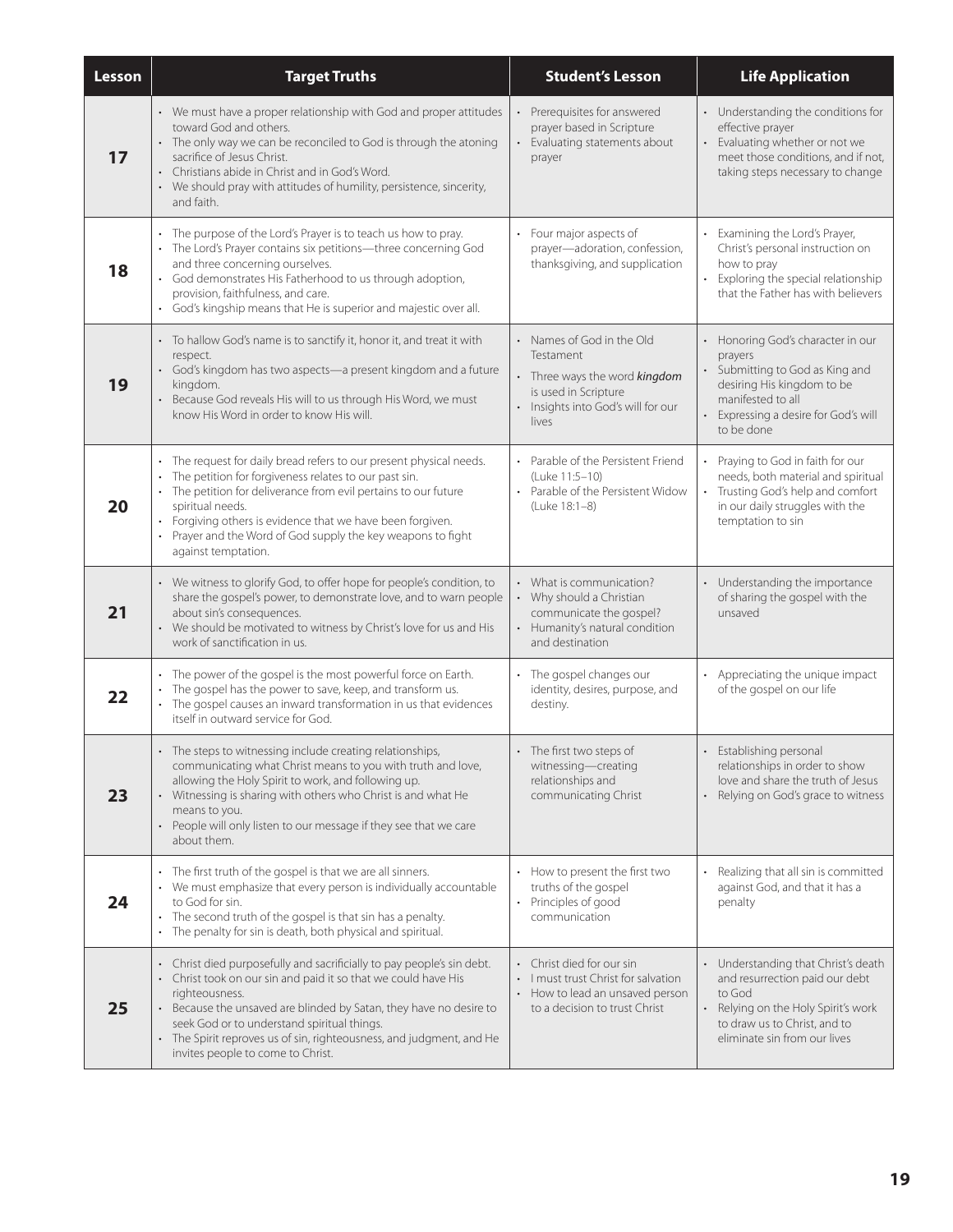| Lesson | <b>Target Truths</b>                                                                                                                                                                                                                                                                                                                                                                                                                                                                              | <b>Student's Lesson</b>                                                                                                                                                                                          | <b>Life Application</b>                                                                                                                                                                                                  |
|--------|---------------------------------------------------------------------------------------------------------------------------------------------------------------------------------------------------------------------------------------------------------------------------------------------------------------------------------------------------------------------------------------------------------------------------------------------------------------------------------------------------|------------------------------------------------------------------------------------------------------------------------------------------------------------------------------------------------------------------|--------------------------------------------------------------------------------------------------------------------------------------------------------------------------------------------------------------------------|
| 26     | • We should be prepared to truthfully answer common questions<br>and objections of the unsaved.<br>God's love motivates us to share the gospel.<br>$\bullet$<br>Right attitudes are necessary for witnessing in love.                                                                                                                                                                                                                                                                             | • We should be ready to hear and<br>answer statements such as "I'm<br>not ready to trust Christ now, so<br>I'll do it later."                                                                                    | Maintaining godly attitudes when<br>witnessing to the unsaved<br>Preparing to host the questions<br>and objections of the unsaved,<br>and answering them as we are<br>able                                               |
| 27     | Christ commands believers to make disciples.<br>Follow-up shows love to new Christians.<br>$\ddot{\phantom{0}}$<br>Discipleship is for the purpose of sanctification, training for<br>ministry, and making new disciples.                                                                                                                                                                                                                                                                         | Five things new believers<br>should do every day include:<br>focus on Jesus; read God's<br>Word; and pray<br>Believers should also tell others<br>about salvation, and join and<br>participate in a local church | Understanding the importance of<br>a discipleship relationship<br>Engaging as both spiritual mentor<br>and mentee with other Christians                                                                                  |
| 28     | Both our salvation and our sanctification are through God's grace.<br>Our sanctification begins at salvation, continues through the<br>$\bullet$<br>present, and will be completed in the future.<br>God's grace is not a license to sin.<br>$\bullet$                                                                                                                                                                                                                                            | Grace is the basis of our<br>$\bullet$<br>sanctification<br>Paul's argument to the Galatian<br>believers that salvation and<br>sanctification come by faith                                                      | Relying on God's grace for both<br>salvation and sanctification<br>Fulfilling God's commands for our<br>sanctification as the Holy Spirit<br>works in our heart<br>Viewing grace as a motivation to<br>love and obey God |
| 29     | • A rule is a law that may or may not be rooted in a moral principle.<br>• A biblical principle is a fundamental truth based on God's<br>character.<br>Our behavior reflects what we choose to believe about God's<br>principles.                                                                                                                                                                                                                                                                 | • When to obey authority and<br>when not to obey authority<br>Portraits of biblical submission<br>• The heart of disobedience                                                                                    | Appreciating God's purpose and<br>functions for rules and principles<br>Understanding the difference<br>between right and wrong<br>authority<br>Guarding against wrong motives<br>for right behavior                     |
| 30     | Jesus Christ has first claim on the life of every saved person.<br>$\ddot{\phantom{0}}$<br>The First Claim Principle is based on Christ's person and work.                                                                                                                                                                                                                                                                                                                                        | • Applying the First Claim<br>Principle<br>What is an idol?<br>• What does it mean to be a<br>servant of Christ?                                                                                                 | Living in a way that honors<br>Christ's ownership over us<br>Giving Christ the best of ourselves<br>and our resources                                                                                                    |
| 31     | • The Principle of Holiness means that I must be distinct from the<br>world and pure.<br>The Principle of Light and Darkness means that I have nothing in<br>$\ddot{\phantom{0}}$<br>common spiritually with unbelievers, so I should not form close<br>partnerships with them.<br>The Principle of Right Thinking means that my thoughts should<br>reflect God's truth.<br>The Principle of the Weaker Believer means that sometimes I may<br>have to limit my freedom to help others avoid sin. | • The Principle of Fleeing<br>Temptation<br>• The Principle of Sexual<br>Discipline<br>• The Principle of Identification                                                                                         | Implementing biblical principles<br>to identify as a believer as<br>God continues the process of<br>sanctification in us                                                                                                 |
| 32     | God's will includes His sovereign will, His moral will, and His<br>$\bullet$<br>individual will.<br>We can make wise decisions only if we are already following God's<br>revealed will.<br>• We can confidently trust God during trials, knowing that He allows<br>suffering in our lives for a purpose.                                                                                                                                                                                          | • How will my decision affect<br>God, others, and me?                                                                                                                                                            | Recognizing and utilizing God-<br>given tools to make life decisions                                                                                                                                                     |
| 33     | Our friendships should reflect the way God relates to us.<br>We should avoid making friends with those who are violent,<br>lacking in self-control, foolish, and mocking.<br>Successful friendships require love, truth, and trust.                                                                                                                                                                                                                                                               | • Characteristics of right friends<br>and characteristics of wrong<br>friends                                                                                                                                    | Discerning godly friends from<br>ungodly friends<br>Investing in our good friendships                                                                                                                                    |
| 34     | • The universal church is made up of all those who have received<br>salvation through Christ.<br>The local church is a group of believers who meet together for<br>specific functions.<br>The church's purpose is to grow to be like Christ, thereby glorifying<br>$\bullet$<br>Him.                                                                                                                                                                                                              | • Functions of the church evident<br>in the early church                                                                                                                                                         | Understanding the foundation,<br>purpose, and work of the church<br>• Guarding against threats to the<br>church                                                                                                          |